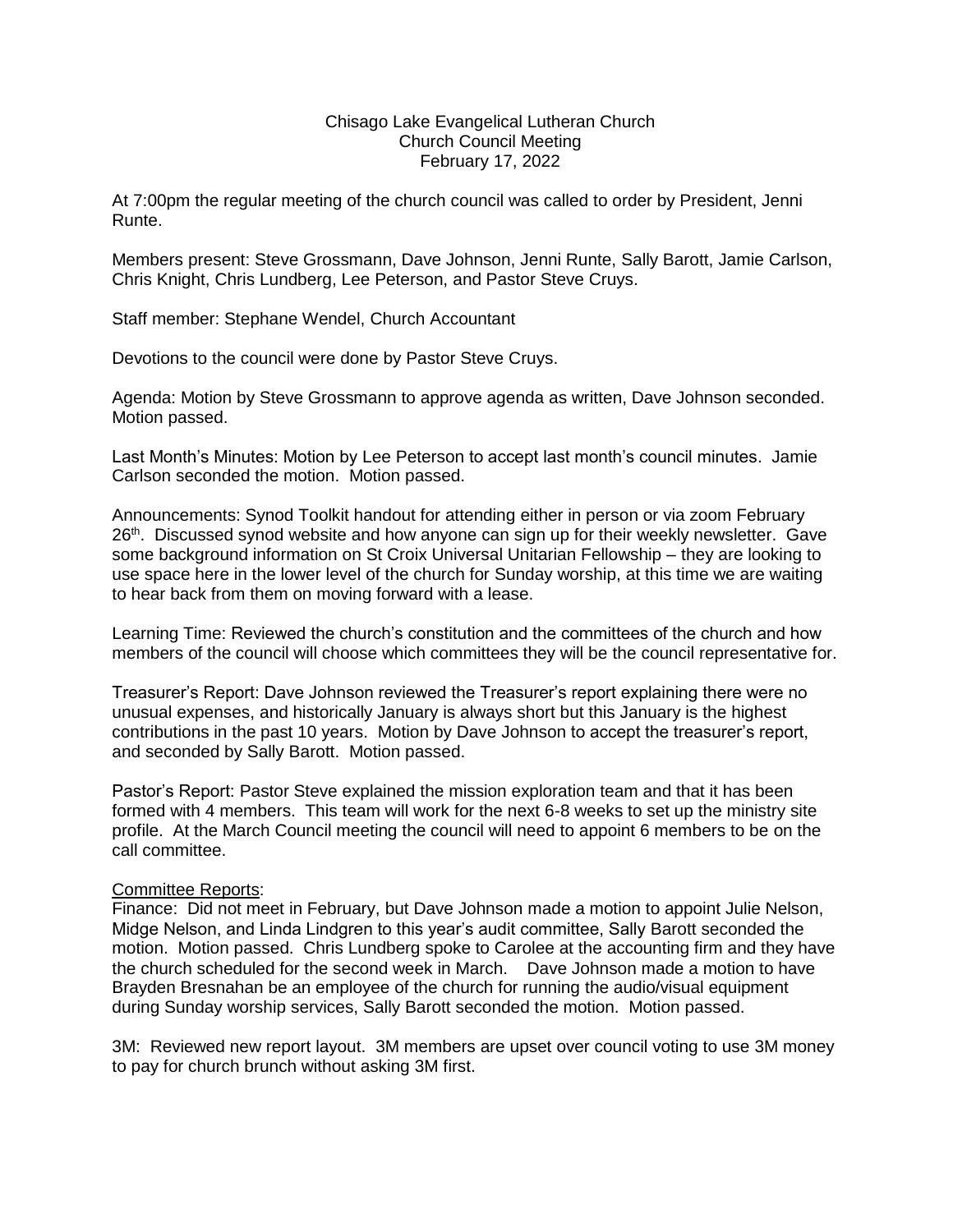Personnel: The committee has received pay scales for the open positions to be able to compare what the church was paying and may need to pay to fill these positions. Louise has offered to stay until a new Pastor is hired, and Pastor Steve recommends keeping her in this position until a new Pastor is hired and in before hiring a replacement. Steve Grossmann made a motion to pay Louise the same salary as Bridget was making, Lee Peterson seconded this motion. Lee Peterson made an amendment this motion to state Louise will not exceed Bridget's total compensation not salary, Steve Grossmann seconded this motion. Motions passed.

Worship & Music: The committee has been discussing hiring an accompanist vs. an organist. Ash Wednesday will be an in-person service at 6pm. Grumpy Old Men service has been postponed until next year.

Old Business:

Update on Audit – was discussed with the finance committee report.

Constitution Revision – Jenni Runte and Barb Wikelius. are working the drafts.

Congregational Meeting – Council is still waiting for the minutes from the meeting so follow-up can be done with the questions members asked that Jenni said we would get back to them with the answers.

New Business:

Hiram Lodge Match for food shelf – Lee Peterson made a motion to send the request to 3M to donate \$5,000 to Hiram Lodge, Steve Grossmann seconded the motion. Motion passed.

Election of Officers: President – Lee Peterson, Vice President – Steve Grossmann, Secretary – Sally Barott, Treasurer – Dave Johnson.

Council Representatives: 3M – Dave Johnson Finance – Dave Johnson Stewardship – Sally Barott Christian Outreach – Chris Lundberg Cemetery – Sally Barott Christian Education – Dave Johnson Property – Steve Grossmann Historical – Chris Knight Youth – Jamie Carlson Personnel – Lee Peterson Worship & Music – Lee Peterson and Jamie Carlson

Dave Johnson made a motion to add check signers and council installment to the agenda under new business, Steve Grossmann seconded. Motion passed.

Check signers will be: Lee Peterson, Steve Grossmann, Jenni Runte, and Chris Lundberg

Council Installation will be Sunday, February 27<sup>th</sup>.